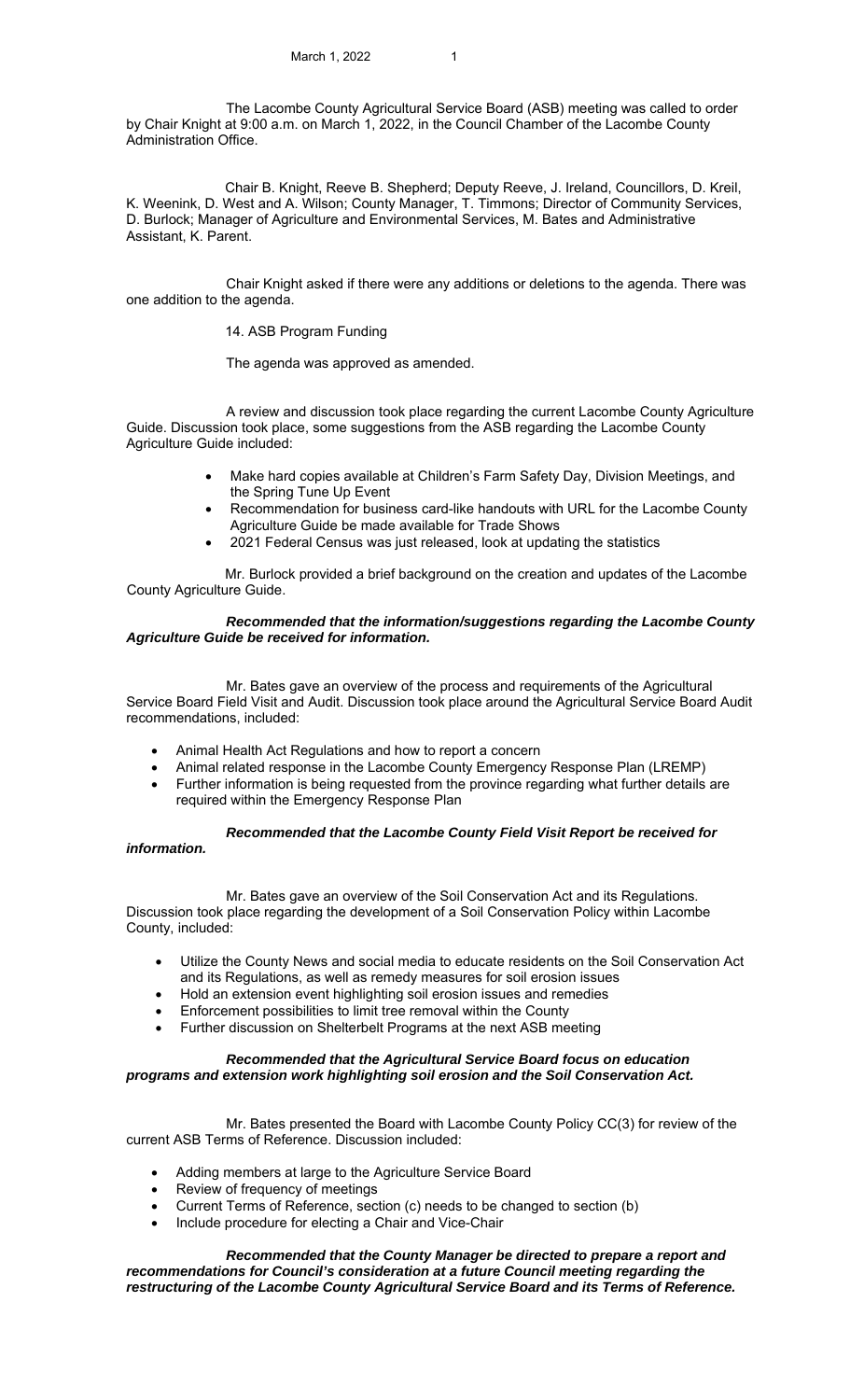10:26 a.m. Lindsay Seidel-Wassennar and Andrea Linkert entered the meeting virtually.

 Ms. Seidel-Wassennar and Ms.Linkert gave a presentation on the Recycling Council of Alberta highlighting the following:

- Review of the Recycling Council of Alberta
- Benefits of Extended Producer Responsibility
- Alberta is the highest producer of waste with the lowest diverted per capita in Canada
- Highest source of waste in Alberta comes from industrial, commercial, and institutional sectors
- Review of the Agricultural Plastics Recycling Group
- Review of On-Farm Composting Program

Ms. Seidel-Wassennar and Ms. Linkert addressed questions of the ASB.

# *Recommended that the Recycling Council of Alberta presentation be received*

*for information.* 

 Mr. Bates requested input from the ASB regarding the Central Region Agricultural Service Board Conference being hosted by Lacombe County on November 2, 2022. Suggestions from the ASB regarding the Central Region Agricultural Service Board Conference are:

- Utilize locally produced products for lunch
- Administration to select a location to host the Central Region Agricultural Service Board Conference.
	- Potential Speakers
		- o Doef's Greenhouses Ltd. on Carbon Capture
		- o Stickland Farms Ltd. on On-Farm Composting
		- Alberta Environment (or another speaker) on soil erosion
- Proposed timeline:
	- o Speakers- 10:00 a.m. to 12:00 p.m.
	- o Lunch- 12:00 p.m. to 1:00 p.m.
	- o Resolutions- 1:00 p.m. to 2:00 p.m.

### *Recommended that the information/suggestions regarding the Central Region Agricultural Service Board Conference be received for information.*

11:19 a.m. Davin Johnson entered the meeting virtually.

 Mr. Johnson gave a presentation on CleanFarms Inc. and its agreement with Lacombe County highlighting the following:

- Review of the 2022 Ag-Waste Recycling/ Safe Disposal Programs in Alberta
- 3 Permanent Programs
	- o Up to 23L Pesticide & Fertilizer Containers- 3-year transition plan to close municipal collection sites and moving to retailer collection
	- o Above 23L Pesticide & Fertilizer Containers- 3-year transition plan to close municipal collection sites and moving to retailer collection
	- o Unwanted Pesticides & Old Livestock/Equine Medication
- 3 Pilot Programs
	- o Grain Bags & Twine (GoA-AAFRED)- Extended to August 31, 2023.
	- o Seed, Pesticide, & Inoculant Bags (Industry-funded)- Available to all retailers/seed dealers, May to October collections
	- Bale and Silage Film (CASPP)- 2022 expansion to other areas of Alberta.
- Mirror/Alix municipal pesticide container collection site slated to close at the end of 2022 and move to retailer collection
- Prentiss and Eckville municipal pesticide container collection site slated to close at the end of 2024 and move to retailer collection

Mr. Johnson addressed questions of the ASB.

#### *Recommended that the CleanFarms Inc. presentation be received for*

*information.* 

12:10 a.m. Mr. Johnson withdrew from the meeting.

Mr. Bates gave an overview on the operations of the Farm Safety Centre and their request for funding from Lacombe County.